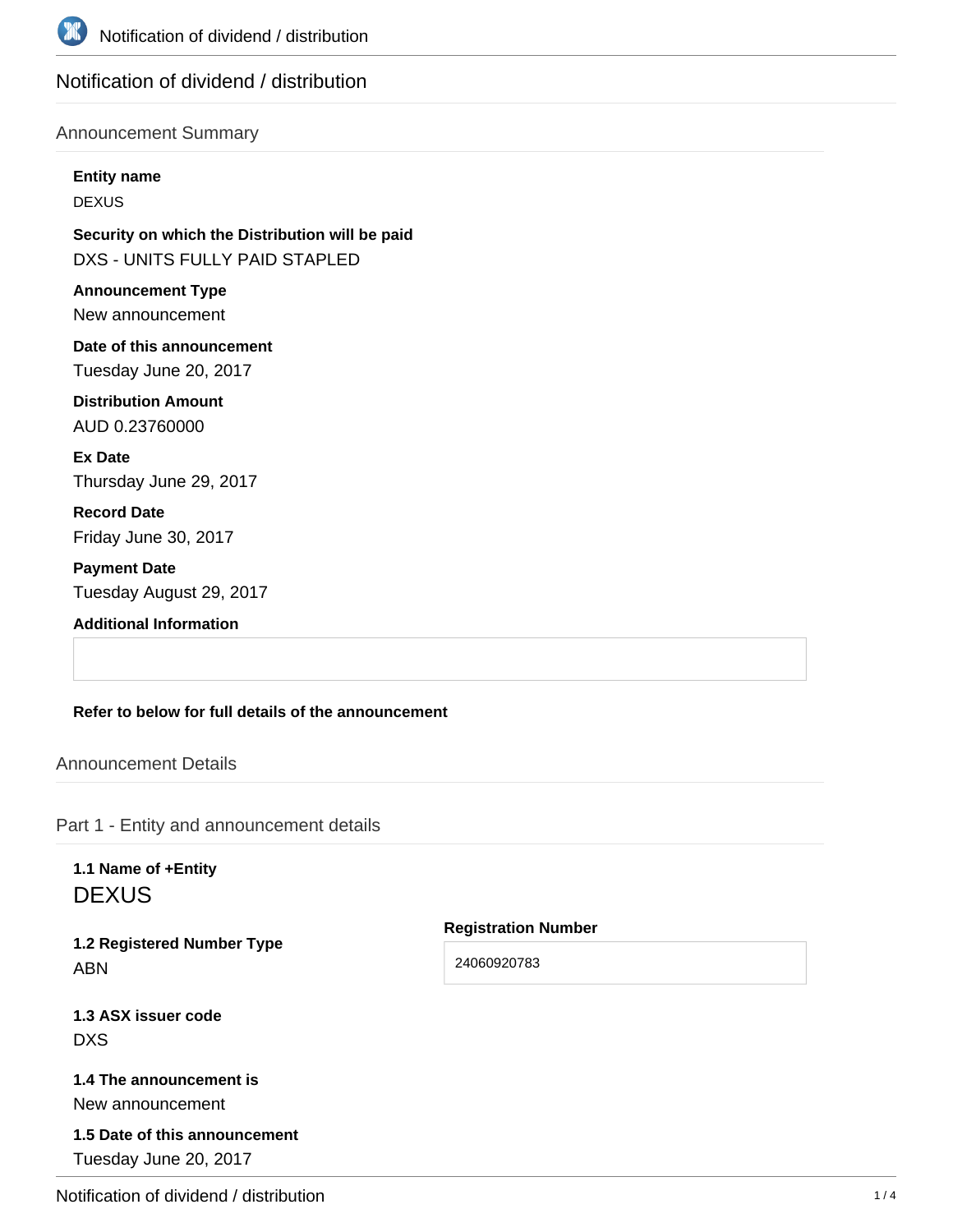

**1.6 ASX +Security Code** DXS

**ASX +Security Description** UNITS FULLY PAID STAPLED

Part 2A - All dividends/distributions basic details

**2A.1 Type of dividend/distribution**

**Ordinary** 

**2A.2 The Dividend/distribution:**

relates to a period of six months

**2A.3 The dividend/distribution relates to the financial reporting or payment period ending ended/ending (date)**

Friday June 30, 2017

**2A.4 +Record Date** Friday June 30, 2017

**2A.5 Ex Date** Thursday June 29, 2017

**2A.6 Payment Date** Tuesday August 29, 2017

**2A.7 Are any of the below approvals required for the dividend/distribution before business day 0 of the timetable?**

- **Security holder approval**
- **Court approval**
- **Lodgement of court order with +ASIC**
- **ACCC approval**
- **FIRB approval**
- **Another approval/condition external to the entity required before business day 0 of the timetable for the dividend/distribution.**

No

**2A.8 Currency in which the dividend/distribution is made ("primary currency")** AUD - Australian Dollar

**2A.9 Total dividend/distribution payment amount per +security (in primary currency) for all dividends/distributions notified in this form** AUD 0.23760000 **Estimated or Actual? Estimated** 

**2A.10 Does the entity have arrangements relating to the currency in which the dividend/distribution is paid to securityholders that it wishes to disclose to the market?** No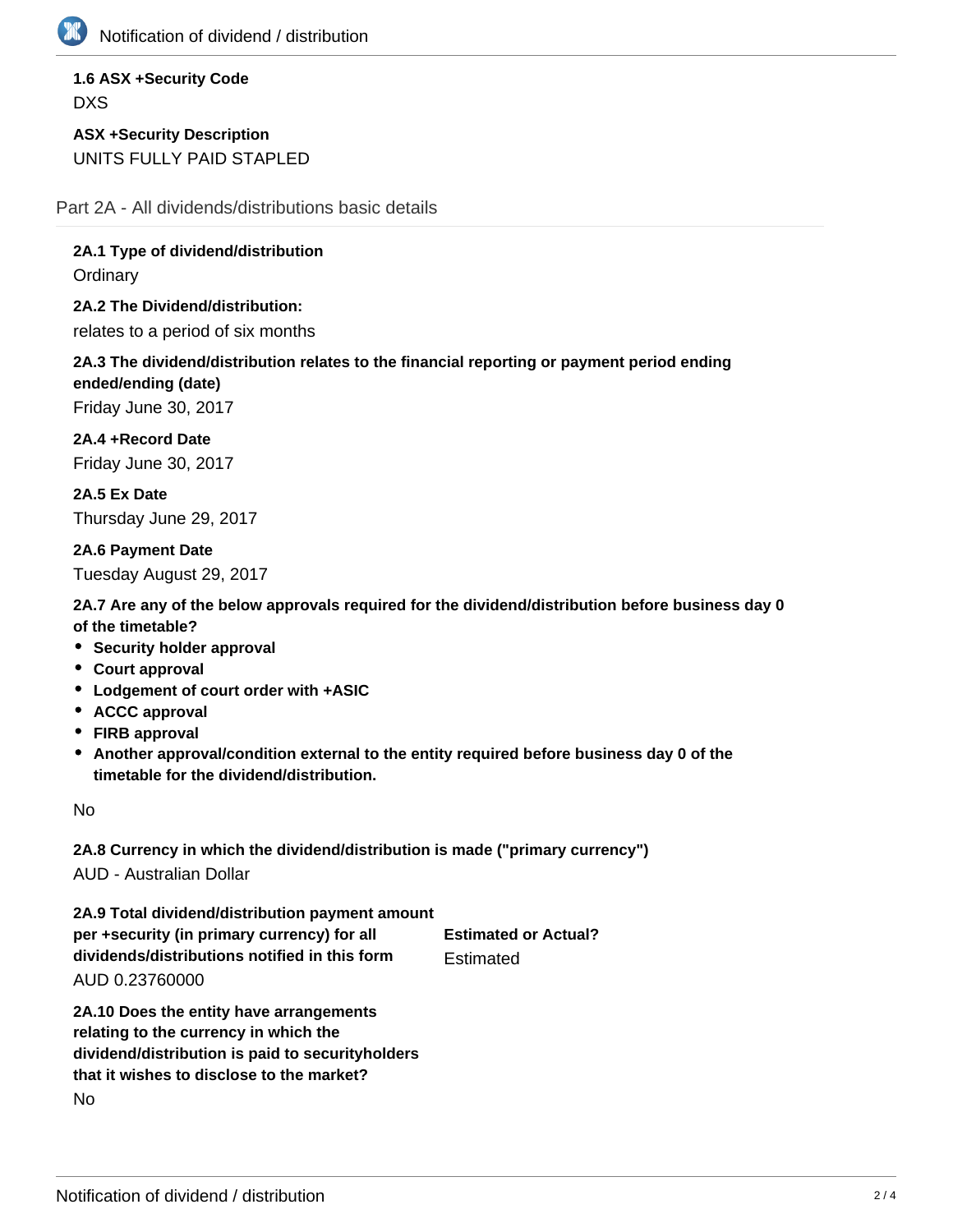| Notification of dividend / distribution                                                                                                                                            |                                                                                          |
|------------------------------------------------------------------------------------------------------------------------------------------------------------------------------------|------------------------------------------------------------------------------------------|
| 2A.11 Does the entity have a securities plan for<br>dividends/distributions on this +security?<br>We do not have a securities plan for<br>dividends/distributions on this security |                                                                                          |
| 2A.12 Does the +entity have tax component<br>information apart from franking?<br>Yes                                                                                               |                                                                                          |
| Part 3A - Ordinary dividend/distribution                                                                                                                                           |                                                                                          |
| 3A.1 Is the ordinary dividend/distribution<br>estimated at this time?<br>Yes                                                                                                       | 3A.1a Ordinary dividend/distribution estimated<br>amount per +security<br>AUD 0.23760000 |
| 3A.1a(i) Date that actual ordinary amount will be<br>announced<br>Wednesday August 16, 2017                                                                                        | <b>Estimated or Actual?</b><br>Estimated                                                 |
| 3A.1b Ordinary Dividend/distribution amount per<br>security<br><b>AUD</b>                                                                                                          |                                                                                          |
| 3A.2 Is the ordinary dividend/distribution<br>franked?<br>Yes                                                                                                                      | 3A.2a Is the ordinary dividend/distribution fully<br>franked?<br>Yes                     |
| 3A.3 Percentage of ordinary<br>dividend/distribution that is franked<br>21.7406 %                                                                                                  | 3A.3a Applicable corporate tax rate for franking<br>credit (%)<br>30.0000 %              |
| 3A.4 Ordinary dividend/distribution franked<br>amount per +security<br>AUD 0.05165568                                                                                              | 3A.5 Percentage amount of dividend which is<br>unfranked<br>78.2594 %                    |
| 3A.6 Ordinary dividend/distribution unfranked<br>amount per +security excluding conduit foreign<br>income amount<br>AUD 0.18594432                                                 |                                                                                          |
| 3A.7 Ordinary dividend/distribution conduit<br>foreign income amount per security<br><b>AUD</b>                                                                                    |                                                                                          |

Part 3E - Other - distribution components / tax

**3E.1 Please indicate where and when information about tax components can be obtained (you may enter a url).**

<http://www.dexus.com/investors/investor-information/my-security-holding/distributions-and-tax>

Part 5 - Further information

C